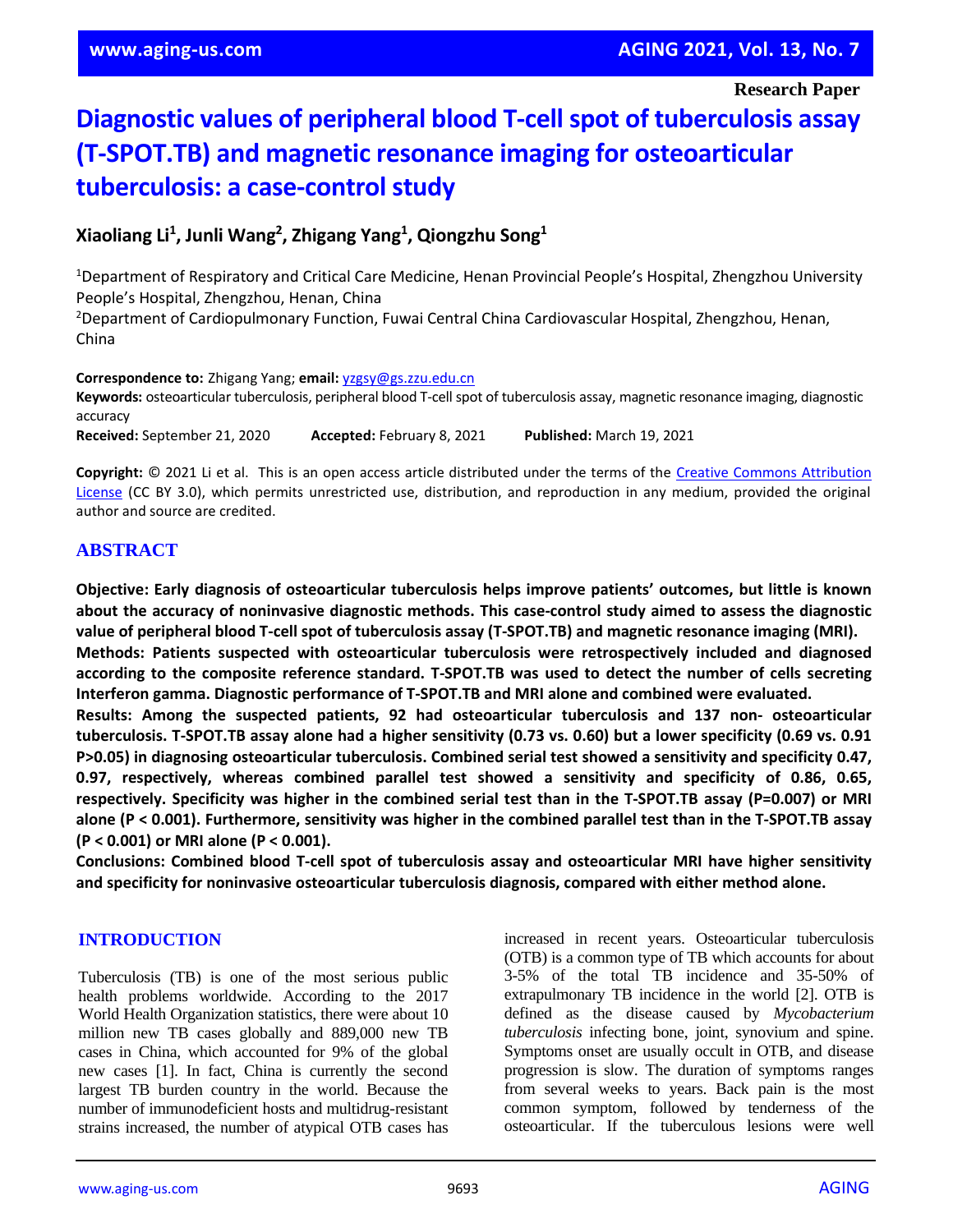controlled, the function would not be affected. Missed diagnosis or misdiagnosis, led to serious consequences such as bone joint deformity and paraplegia.

Interferon gamma release assays (IGRAs), which uses enzyme-linked immunospot assay (ELISPOT assay) to quantitatively detect the level of interferon released by the peripheral blood mononuclear cells stimulated by *Mycobacterium tuberculosis* (Mtb) specific antigen, are new techniques widely used in the diagnosis of TB, T cells are sensitized to *Mycobacterium tuberculosis* antigens and the activated effector T cells, both CD4+ and CD8+, produce the cytokine interferon gamma (IFNγ) when stimulated by these antigens. ELISPOT assay is used to detect the number of cells secreting specific antibodies. Early secretory antigen target 6000 protein (ESAT-6, antigen A) and culture filtrate protein-10 (CFP-10, antigen B) come from a strain specific gene fragment in *Mycobacterium tuberculosis* gene, called region of difference 1 (RD1). This gene fragment is not found in most nontuberculous mycobacteria and all Mycobacterium bovis (including Bacillus Calmette Guerin), so it is much specific as an antigen. T-SPOT.TB is one of the common IGRAs used in the clinical setting. By detecting the number of effector T cells, that is, the number of spot forming cells (SFCS), we can judge whether there is tuberculosis infection. T-SPOT.TB is much more specific than PPD and only takes two days to complete the test [3]. Furthermore, the immune response caused by two antigens is different, which has good complementarity and can improve the positive rate. As a high TB burden country in the world, up to 18.8% of the Chinese population suffers from latent TB infections [4], but these are often undetectable by the T-SPOT.TB assay due to its poor specificity and inability to distinguish between active and latent TB infections. In addition, T-SPOT.TB still has a positive rate of 50% after one year regular treatment, which also affects T- SPOT.TB specificity [5].

MRI is the primary tool of OTB diagnosis. Intervertebral disc destruction, one of the common types of spinal tuberculosis, often manifested as narrowing or disappearing intervertebral disc and showed decreased intensity on T1 weighted images (T1WI) and increased intensity on T2 weighted images (T2WI). Bone collapse, the most common form of spinal tuberculosis, shows decreased intensity on T1WI and increased intensity on T2WI. A mixed signal intensity is also seen in some cases. MRI features of joint tuberculosis include synovitis, synovial fluid, bone collapse, articular cartilage destruction, soft tissue swelling around the joint and cold abscess. Articular cartilage damage is usually characterized by rough and irregular articular surface, local thinning and defect. In later stages, very high signal intensity on T2WI and low on T1WI centrally can reflect

an intraosseous abscess in OTB. These findings are usually not obvious during early OTB and there are limitations in the differential diagnosis between TB and other non-TB osteoarthropathy, because of atypical imaging manifestations, whose proportion is about 10- 25% [6, 7].

Therefore, a noninvasive, simple, and accurate diagnostic method is urgently needed for osteoarticular TB. In this study, we found that the combination of T- SPOT.TB and MRI may have improved sensitivity and specificity in OTB diagnosis.

# **RESULTS**

## **Baseline characteristics**

A total of 322 patients suspected with OTB were identified. After excluding 93 without T-SPOT.TB or MRI or undefined diagnosis or lost to follow up. 229 patients were included in our analyses (Figure 1). Fiftyone patients with OTB had biopsy or surgical specimens available for histopathological examination. 44 (86.3%) patients were detected with granulomatous inflammation and/or caseating necrosis. Positive of Acid-fast bacilli (AFB) were observed in 15 (29.4%) patients, 24 (47.1%) patients were TB-DNA positive in the lesion.

The baseline characteristics of the two groups were similar including age, gender, hypertension, diabetes, and coronary heart disease (Table 1). The proportion of patients with hypoproteinemia, tuberculosis in other organs and history of tuberculosis were significantly higher in the OTB group than the non-OTB group ( $P <$ 0.001, P< 0.001 and 0.033, respectively).

The classifications of the 137 non-OTB patients are summarized in Table 2. Among the 137 patients, 56 had purulent spondylitis, 22 had osteoarticular metastasis tumor, and 15 had brucella spondylitis.

## **Representative examples of T-SPOT.TB and MRI**

A representative example of the T-SPOT.TB results was shown in Figure 2. In OTB group, the first panel shows the result of antigen A, in which 155 SFCs/2.5×10<sup>6</sup> PBMCs were stimulated by ESAT6 peptides. The second panel shows the result of antigen B, in which 200 SFCs/2.5×10<sup>6</sup> PBMCs were stimulated by CFP10 peptides The third panel shows the result of positive control, in which PBMCs were stimulated by phytohemagglutinin, The fourth panel shows the result of negative control, in which  $2.5 \times 10^6$  PBMCs were unstimulated. Non-OTB shown negative results of OTB, in which  $2.5 \times 10^6$  PBMCs were unstimulated by ESAT6 and CFP10 peptides.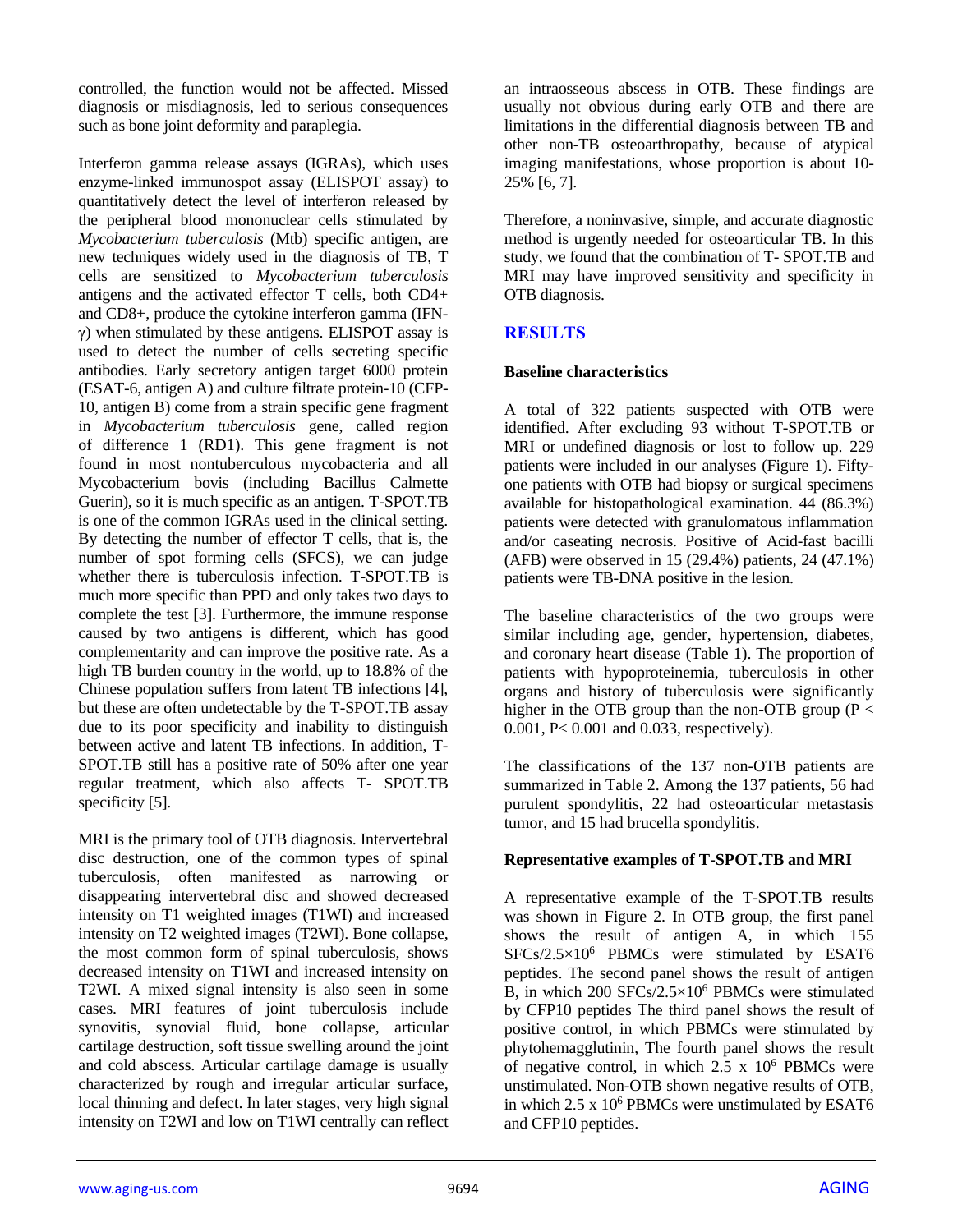MRI features in our study included intervertebral disc destruction (Figure 3A, 3B), para- or intra-osseous abscess (Figure 3A, 3B), subligamentous spread, psoas abscess (Figure 3C, 3D), worm like destruction (Figure 3E, 3F), and synovitis and synovial fluid (Figure 3G, 3H).

#### **Diagnostic value of T-SPOT.TB, MRI**

The sensitivity and specificity of T-SPOT.TB and MRI in OTB diagnosis were 0.73 vs 0.60 and 0.69 vs 0.91, respectively (Table 3). 92 OTB patients were divided into four groups  $\left( \leq 6, 6-12, 12-24, > 24$  months) according to the duration of symptoms before hospitalization [8]. The positivity of T-SPOT.TB in the four groups were 69.4% (43/62), 84.6% (11/13), 100% (5/5) and 66.7% (8/12), respectively. In comparison, the positivity of MRI in the four groups were 59.7% (37/62), 76.9% (10/13),60% (3/5) and 41.7% (5/12), respectively. However, there was no difference in T-SPOT.TB and MRI positivity among these groups.

The combination test of T-SPOT.TB and MRI was performed as either serial test or parallel test. Serial test referred to the sequential performance of T-SPOT.TB and MRI. Diagnosis was established when the results of both tests were positive. The sensitivity and specificity of the serial test in OTB diagnosis were 0.47, 0.97, respectively. Parallel test meant that both screening tests were performed simultaneously and diagnosis was established as long as one of the results was positive. The sensitivity and specificity of the parallel test were 0.86, 0.65, respectively. Specificity was higher in the combined serial test than in the T-SPOT.TB assay  $(P=0.007)$  or MRI alone  $(P < 0.001)$ . Furthermore, sensitivity was higher in the combined parallel test than in the T-SPOT.TB assay  $(P < 0.001)$  or MRI alone  $(P < 0.001)$ .

#### **Correlations among SFCs, positive rate and clinical features**

The clinical manifestations of OTB were influenced by various factors, including gender, age, site, underlying illness and other factors. These differences might be reflected by differences in T-SPOT.TB. However, whether the diagnostic accuracy of T-SPOT.TB influenced by clinical features was unknown. The



**Figure 1. Study flowchart.**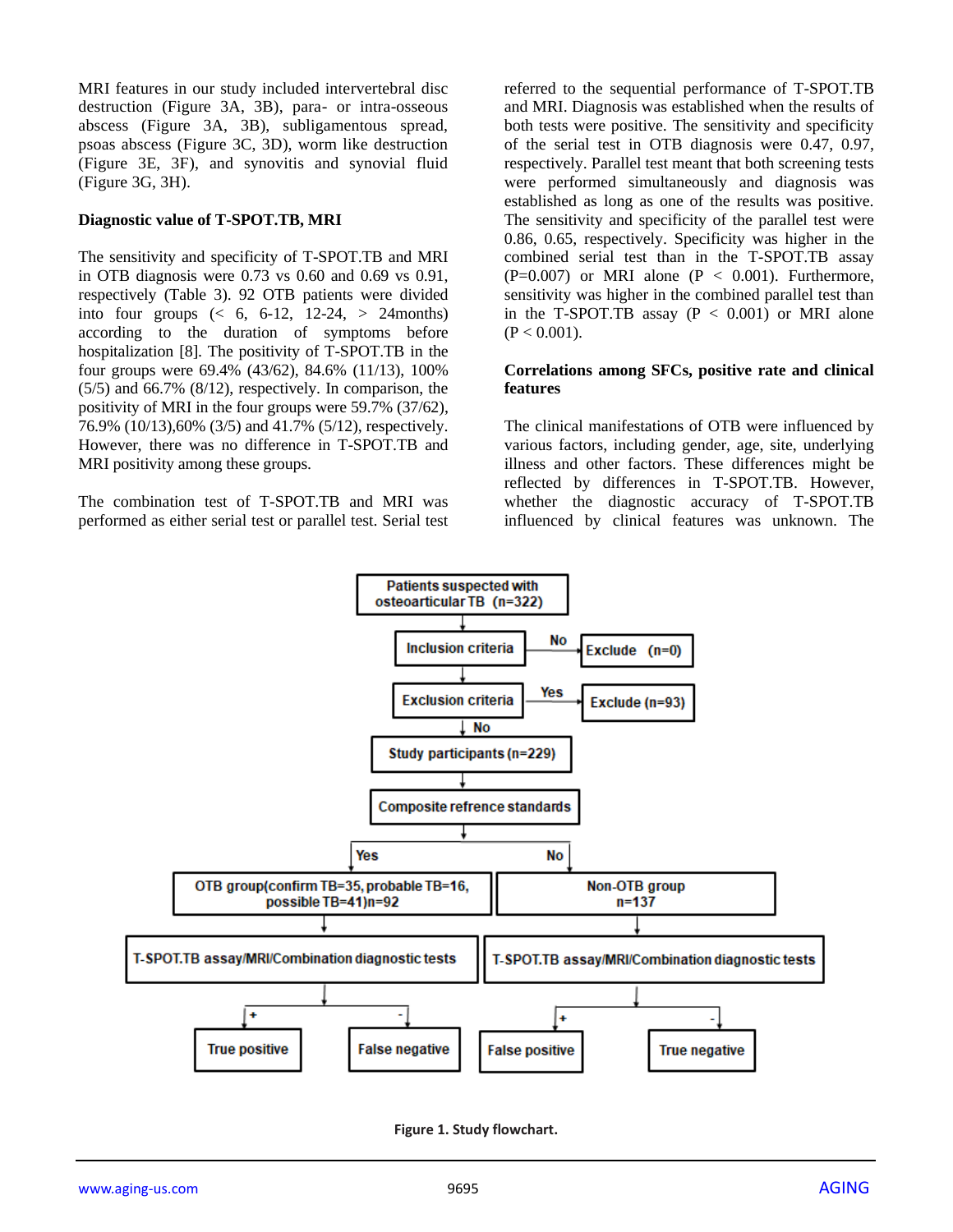| <b>Characteristics</b>                   | OTB group<br>$(n = 92)$ | Non-OTB group<br>$(n = 137)$ | P value |  |
|------------------------------------------|-------------------------|------------------------------|---------|--|
| Age, y (mean $\pm$ SD)                   | $53 \pm 17$             | $55 \pm 18$                  | 0.354   |  |
| Gender $(n, %)$                          |                         |                              |         |  |
|                                          |                         |                              |         |  |
| Male                                     | 54 (58.7)               | 85 (61.6)                    | 0.660   |  |
| Female                                   | 38(41.3)                | 52 (38.4)                    |         |  |
| Underlying condition or illness $(n, %)$ |                         |                              |         |  |
| Smoking                                  | 30(32.6)                | 40(29.2)                     | 0.583   |  |
| Hypertension                             | 19(20.7)                | 28(20.4)                     | 0.969   |  |
| <b>Diabetes</b>                          | 9(9.8)                  | 19(13.9)                     | 0.355   |  |
| Coronary heart disease                   | 3(3.3)                  | 12(8.8)                      | 0.099   |  |
| Arrhythmia                               | 2(2.2)                  | 5(3.6)                       | 0.705   |  |
| Hyperlipidemia                           | 2(2.2)                  | 6(4.4)                       | 0.480   |  |
| Chronic gastritis                        | 2(2.2)                  | 0(0)                         | 0.160   |  |
| Cerebral vascular disease                | 5(5.4)                  | 9(6.6)                       | 0.725   |  |
| Bronchial asthma                         | 1(1.1)                  | 2(1.5)                       | 1.000   |  |
| Chronic obstructive pulmonary disease    | 1(1.1)                  | 5(3.6)                       | 0.406   |  |
| Rheumatoid arthritis                     | 0(0)                    | 3(2.2)                       | 0.276   |  |
| Ankylosing spondylitis                   | 3(3.3)                  | 4(2.9)                       | 1.000   |  |
| Hypoproteinemia                          | 73 (79.3)               | 78 (56.9)                    | < 0.001 |  |
| Previous TB infection history            | 12(13.0)                | 7(5.1)                       | 0.033   |  |
| Concurrent TB at other sites             | 13(14.1)                | 0(0)                         | < 0.001 |  |

**Table 2. Classification of 137 non- osteoarticular tuberculosis patients.**

| <b>Classification of diseases</b> | <b>Proportion</b> |
|-----------------------------------|-------------------|
| Purulent spondylitis              | 56 (40.9%)        |
| Osteoarticular metastasis tumor   | $22(16.1\%)$      |
| Brucella spondylitis              | 15 (10.9%)        |
| Disc herniation                   | 16(11.7%)         |
| Osteoarticular tumor              | 13 (9.5%)         |
| <b>Synovitis</b>                  | $5(3.6\%)$        |
| Bone fracture                     | $4(2.9\%)$        |
| Multiple myeloma                  | $3(2.2\%)$        |
| Osteoarthritis                    | $1(0.7\%)$        |
| Osteonecrosis of the femoral head | $1(0.7\%)$        |
| Langerhans cell histiocytosis     | $1(0.7\%)$        |

correlations among the number of SFCs, positive rate and various clinical features of the 92 OTB patients are shown in Table 4. The number of SFCs and positive rate were influenced by gender and cumulative spinal segments.

## **DISCUSSION**

## **Major findings**

This study showed that the sensitivity and specificity of the combination tests were significantly higher than that

of the T-SPOT.TB or MRI test alone. Parallel test improved sensitivity while serial test had higher specificity. We found that the positive likelihood ratio (LR+) was substantially increased in the serial test (16.01) compared with T-SPOT.TB alone (2.35), indicating the serial test had a significantly higher diagnostic value for OTB. In contrast, the negative likelihood ratio (LR-) decreased from 0.39 in the T-SPOT.TB test alone to 0.22 in the parallel test, indicating the parallel test was more appropriate for excluding OTB. As soon as OTB is diagnosed, early treatment not only prevents the progression of the disease and reduces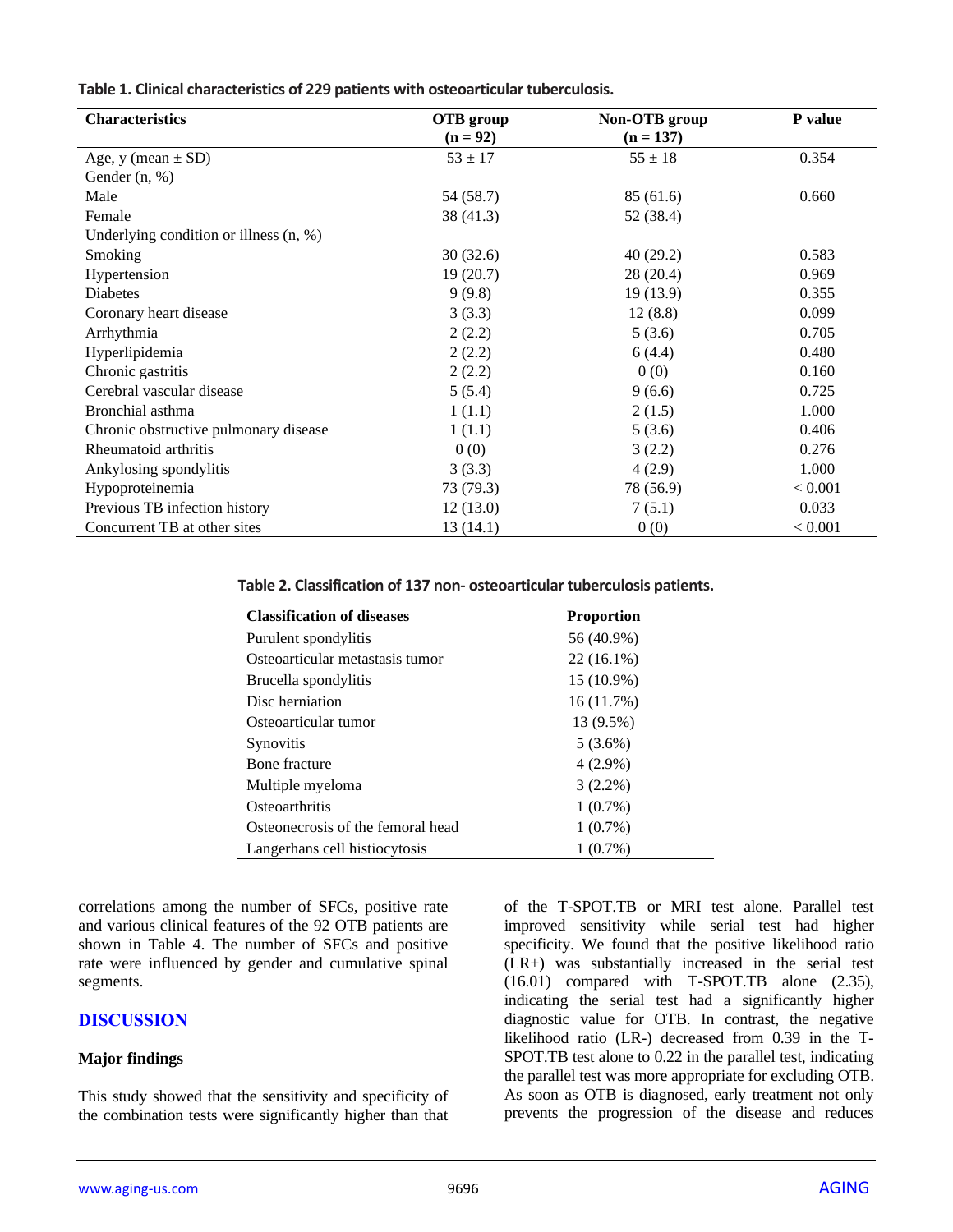

**Figure 2. Representative examples of T-SPOT.TB assay in non-OTB and OTB patients.** This figure shows representative results of the T-SPOT.TB assay from two patients. Figure 2-OTB shows a positive result from an OTB patient. Figure 2-Non-OTB shows a negative result from a non-OTB patient.



**Figure 3. Representative examples of MRI in OTB patients.** (**A**, **B**) Thoracic spine tuberculosis: showing destruction of vertebral and paravertebral abscess. (**C**, **D**) Lumbar spine tuberculosis: showing destruction of vertebral and psoas abscess. (**E**, **F**) Right shoulder tuberculosis: showing worm like destruction of the right humeral head with effusion in the articular cavity. (**G**, **H**) Left hip joint tuberculosis: showing left hip joint synovitis and synovial fluid.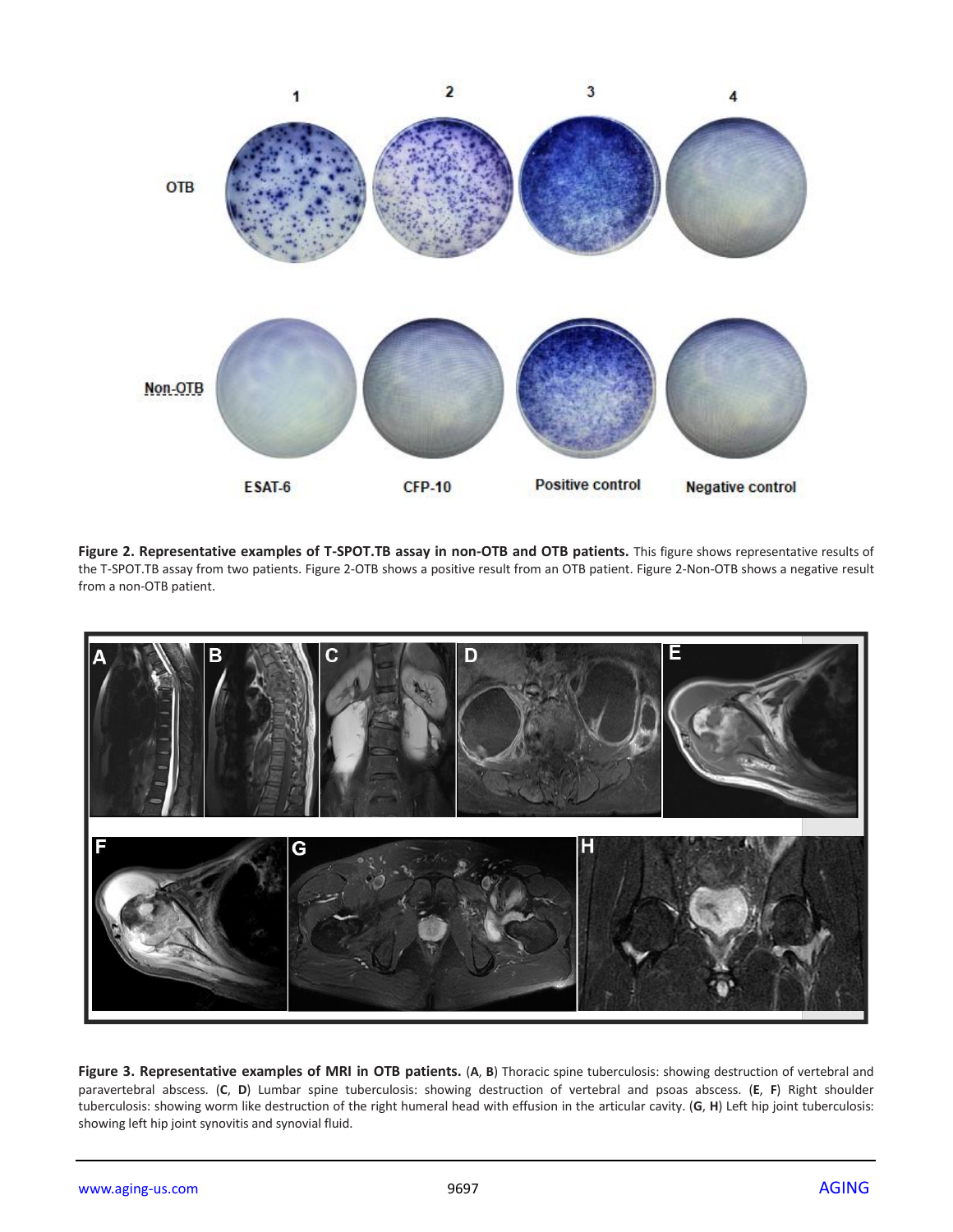|                  | Sensitivity $(\% )$ | Specificity $(\% )$ | PPV  | NPV  | LR+   | LR-  | Accuracy $(\% )$ |
|------------------|---------------------|---------------------|------|------|-------|------|------------------|
| <b>T-SPOT.TB</b> | 0.73                | 0.69                | 0.61 | 0.79 | 2.35  | 0.39 | 0.71             |
| MRI              | 0.60                | 0.91                | 0.82 | 0.77 | 6.83  | 0.44 | 0.79             |
| Serial test      | 0.47                | $0.97$ <sup>#</sup> | 0.91 | 0.73 | 16.01 | 0.55 | 0.77             |
| Parallel test    | $0.86*$             | 0.65                | 0.62 | 0.87 | 2.45  | 0.22 | 0.73             |

**Table 3. Comparison of various diagnostic parameters of T-SPOT.TB, MRI, and combination tests (n = 229).**

PPV, positive predictive value; NPV, negative predictive value; LR+, positive likelihood ratio; LR-, negative likelihood ratio; #Comparison of the specificity between T-SPOT.TB and Serial test, P=0.007, comparison of the specificity between MRI and Serial test, P<0.001; \*Comparison of the sensitivity between T- SPOT.TB and Parallel test, P<0.001, comparison of the sensitivity among MRI and Parallel test, P<0.001.

**Table 4. Factors associated with the number of SFCs and positive rate of T-SPOT.TB test among 92 osteoarticular tuberculosis patients.**

|                               |                |                         | <b>T-SPOT.TB</b> test |             |               |                |                       |                |
|-------------------------------|----------------|-------------------------|-----------------------|-------------|---------------|----------------|-----------------------|----------------|
|                               |                | <b>Number</b><br>ESAT-6 |                       |             | <b>CFP-10</b> |                | <b>Positive rate</b>  |                |
|                               |                |                         | <b>SFC</b>            | ${\bf P}^1$ | <b>SFC</b>    | $\mathbf{P}^2$ | Positive rate $(\% )$ | $\mathbf{P}^3$ |
| Gender                        | Male           | 54                      | 11                    | 0.021       | 5             | 0.021          | 36(66.7)              | 0.113          |
|                               | female         | 38                      | 39                    |             | 25            |                | 31(81.6)              |                |
| Age $(y)$                     | < 60           | 56                      | 30                    | 0.997       | 11            | 0.775          | 39(69.6)              | 0.392          |
|                               | $\geq 60$      | 36                      | 20                    |             | 8             |                | 28(77.8)              |                |
| Underlying disease            | Yes            | 51                      | 16                    | 0.087       | 6             | 0.075          | 36(70.6)              | 0.590          |
|                               | N <sub>0</sub> | 41                      | 40                    |             | 22            |                | 31(75.6)              |                |
| Lesion site                   | Spine          | 78                      | 19                    | 0.140       | $\tau$        | 0.059          | 56(71.8)              | 0.751          |
|                               | Joint          | 14                      | 50                    |             | 60            |                | 11(78.6)              |                |
| Abscess                       | Yes            | 29                      | 38                    | 0.439       | 22            | 0.339          | 29(78.4)              | 0.424          |
|                               | No             | 42                      | 16                    |             | 7             |                | 39(70.9)              |                |
| Number of vertebral segments  | $\leq$ 2       | 64                      | 13                    | 0.045       | 6             | 0.047          | 43(67.2)              | 0.016          |
|                               | >2             | 14                      | 34                    |             | 23            |                | 14(100)               |                |
| Previous TB infection history | Yes            | 12                      | 43                    | 0.557       | 10            | 0.775          | 9(75.0)               | 1.000          |
|                               | No             | 80                      | 20                    |             | 10            |                | 58(72.5)              |                |

the occurrence of deformities, but also preserves osteoarticular function and even cures the disease without surgery [9]. Therefore, combined T-SPOT.TB and MRI parallel test is recommended to reduce the rate of misdiagnosis and improve the sensitivity of OTB diagnosis.

## **Dilemmas of noninvasive diagnosis of OTB in current practice**

The gold standards for OTB diagnosis are bacteriological and/or histopathological confirmation of Mtb in the synovial fluid or biopsied tissues [10]. Bone tissue biopsy stained for AFB is only 20-40% accurate in the identification of active OTB [11]. On the other hand, conventional Mtb culture techniques are time-consuming (usually 6-8 weeks) and have a low positive rate [8]. In addition, since the bacterial burden is low at the lesion

site, it is sometimes difficult to puncture into the core of the lesion, which in turn limits the clinical application of CT-guided aspiration or surgical resection of the lesion [12, 13]. Therefore, non-invasive, accurate, and simple diagnostic tests are urgently needed for OTB. Retrospective study showed the sensitivity and specificity of the T-SPOT.TB and MRI. We combined T-SPOT.TB and MRI for diagnosis of osteoarticular tuberculosis, and found that the combined method had the highest diagnostic value compared with T-SPOT.TB or MRI alone. This method also took the advantages of being noninvasive, accurate and simple.

## **T-SPOT.TB for OTB diagnosis**

T-SPOT.TB has been widely used for the diagnosis of extrapulmonary TB in recent years [14]. However, the diagnostic value of T-SPOT.TB for extrapulmonary TB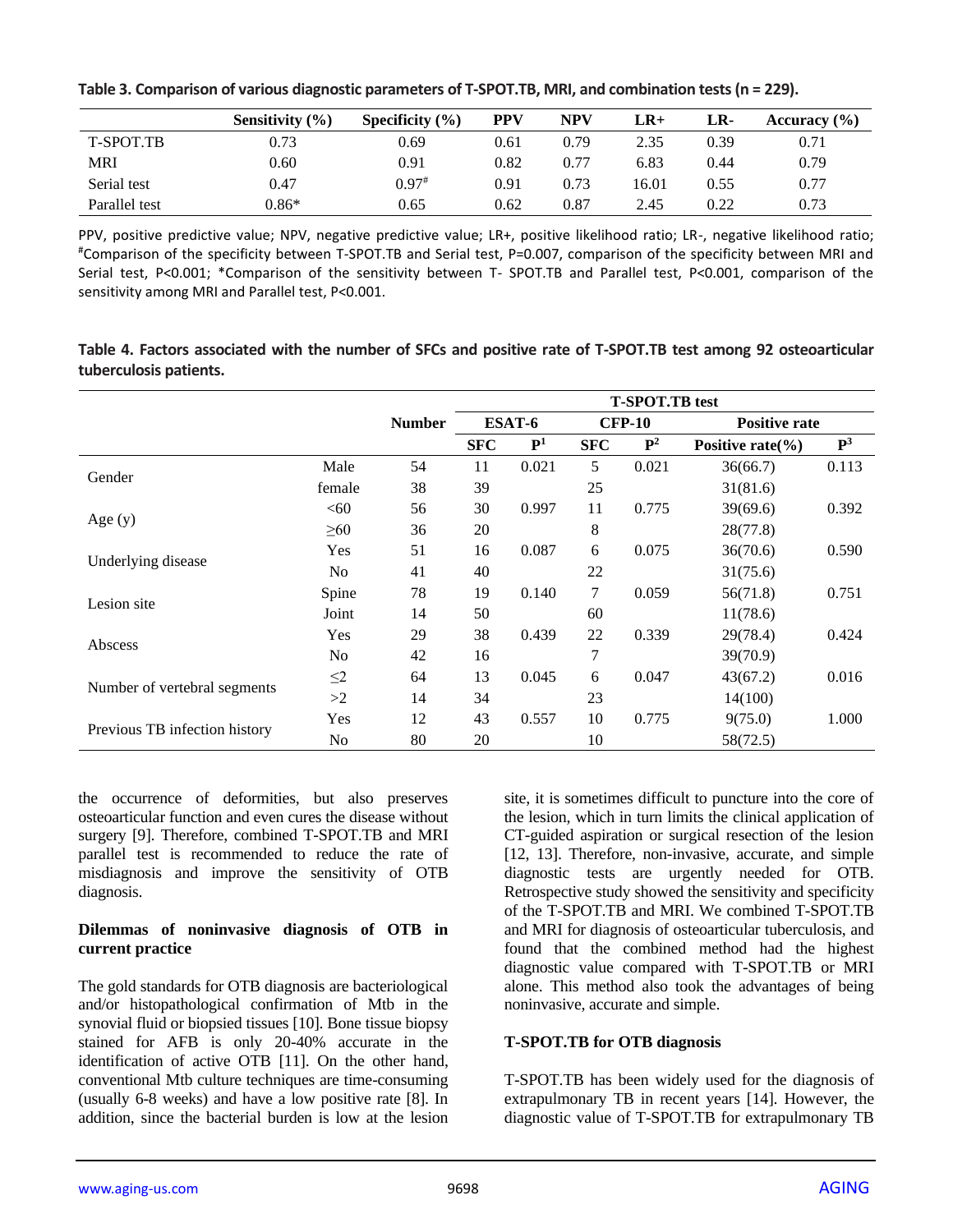varies with infection sites [15–17]. In particular, the sensitivity and specificity of T-SPOT.TB in OTB diagnosis were reported to vary between 81-93% and 33- 88% in different studies, respectively [18–21]. In this study, we found that T-SPOT.TB had a 73% sensitivity, lower than that reported in the literature. Among 31 patients with negative T-SPOT.TB results in OTB group, subgroup analysis revealed that 2 <18 years old patients were negative for the T-SPOT.TB test, which was consistent with previous studies [22, 23]. Besides, negative T-SPOT.TB results were found in 8 patients aged > 60 years old and in 17 patients with hypoproteinemia. Age and malnutrition suppressing the systemic immune response, were associated with the positive rate of T-SPOT.TB in OTB patients. As previous studies showed, aging and malnutrition are risk factors for false-negative results [24, 25]. We also found that the T- SPOT.TB positive rate was higher in patients with joint TB (78.6%, 11/14) than in those with spinal TB (71.8%, 56/78). This difference in positive rate may be due to varying degrees of immune responses to TB in different parts of the body [15, 17]. Furthermore, we found that the T-SPOT.TB positive rate was higher in OTB patients with  $> 2$  cumulative affected spinal segments (100%, 14/14) than in those with  $\leq 2$  affected vertebral segments (67%, 43/64) ( $P = 0.016$ ). A possible explanation for this is that a larger OTB lesion is associated with a higher bacterial burden, which induces a greater immune response and hence a higher T-SPOT.TB positive rate.

## **MRI for OTB diagnosis**

Since MRI has a higher resolution for soft tissue deformations, it can detect abnormalities during the early inflammatory infiltration stage of the disease and thus has early diagnostic value in OTB diagnosis. As a result, MRI should be performed as soon as OTB is suspected [26]. In this study, the sensitivity (60%) of MRI in OTB diagnosis was lower than those reported in previous studies [7, 27]. Further analysis showed that 37 OTB patients were MRI-negative and this was mainly caused by the atypical manifestations of the lesions, which reduced the sensitivity of MRI. Previous studies reported that the proportion of atypical imaging patients in OTB is about 10-25% [4, 6]. Moreover, imaging examination alone is unable to distinguish TB infections from other pathogen infections. Therefore, imaging should be used in conjunction with other tests in the clinical diagnosis of patients suspected with OTB.

## **Combination of T-SPOT.TB and MRI for OTB diagnosis**

This study explored combination of T-SPOT.TB and MRI to improve OTB diagnosis during an early disease stage. The combined use of T-SPOT.TB and MRI had a higher sensitivity and specificity than that of T-SPOT.TB and MRI alone for OTB diagnosis. Besides, we also found that T- SPOT.TB and MRI complement each other and improve the diagnostic accuracy. 42 patients in the control group were positive for the T-SPOT.TB test, which may be caused by the presence of latent infections, and this reduced the specificity of T-SPOT.TB. Further analysis showed that only 9.5% (4/42) of patients was MRI-positive, suggesting that the combined use of MRI can improve the accuracy of diagnosis if the patient is not suspected with OTB but is positive for the T- SPOT.TB test. On the other hand, 37 patients in the case group were MRI-negative but 25 of these 37 patients (67.6%) were positive for T-SPOT.TB, suggesting that we should combine T-SPOT.TB with MRI if the patient is suspected with OTB but negative for MRI, especially in patients presenting with atypical MRI features. Therefore, the combination of T-SPOT.TB and MRI is a rapid and highly sensitive method for OTB diagnosis.

## **Limitations**

There were several limitations in our study. First, we used the composite reference standards as the gold standard for OTB diagnosis. Since China is a high risk country for TB, etiological examination alone is not sufficiently sensitive for the evaluation of new diagnostic tests. Second, this was a retrospective study and its quality may not be as good as a crosssectional study. Third, because only a limited number of immunocompromised patients were examined in this study, we could not discuss the relationship between sensitivity of the two tests and the immune function of OTB patients. Thus, further studies are needed to assess the diagnostic values of two tests in immunocompromised patients. Fourth, the T-SPOT.TB is unable to differentiate active with latent TB infection. Therefore, a positive T-SPOT.TB assay result might be due to LTBI or a previous history of TB, which could not distinguish active TB from LTBI might limit its application in the detection of active TB, especially in countries with a high prevalence of TB, such as China. In addition, the patients in this study were from a tertiary hospitals in China. These patients had relatively severe clinical features, and therefore might introduce selection bias in the subject population. In the future, cross-sectional studies with a larger sample size will be needed to further confirm the accuracy of combination T-SPOT.TB and MRI tests for OTB diagnosis.

## **CONCLUSIONS**

In summary, T-SPOT.TB combined with MRI can enhance the diagnostic accuracy of OTB and is a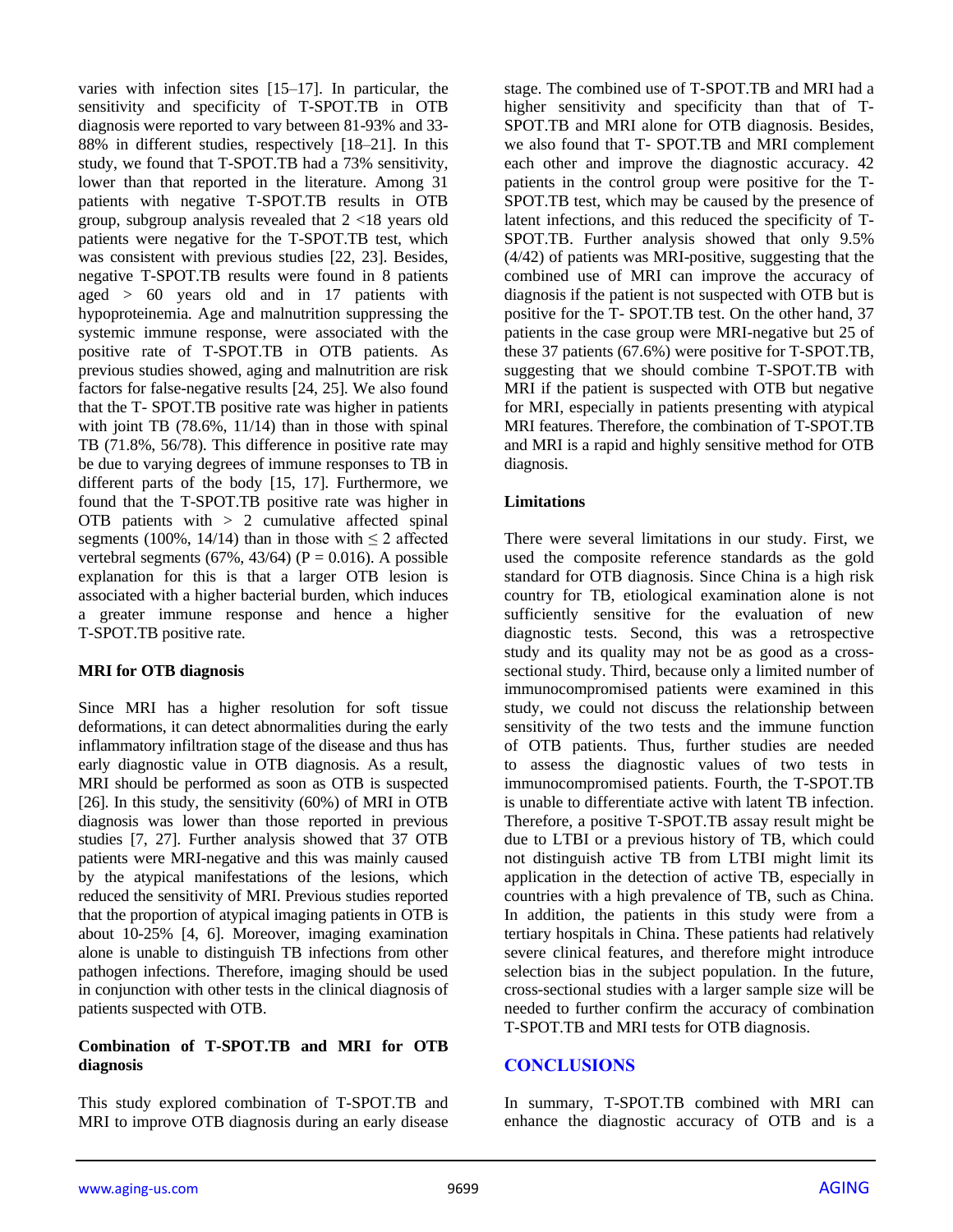noninvasive, simple and accurate diagnostic method worthy of further clinical study and validation.

## **MATERIALS AND METHODS**

## **Study participants**

A total of 322 patients suspected with OTB and hospitalized in Henan Provincial People's Hospital between January 2014 and October 2020 were screened for this case-control study. Patients were included if they met the following criteria: (1) Underwent MRI examination of the lesion site; (2) Underwent peripheral blood T-SPOT.TB testing; (3) Diagnosed with osteoarthropathy during admission; (4) Had clinical data of interest, including age, sex, clinical manifestations, and pathological and microbiological test results. All patients were followed up for at least 2 months.

## **Diagnostic criteria**

Patients were diagnosed according to the composite reference standards (CRS), which comprised clinical, laboratory, histopathological, and radiological test and follow-up data [28]. Patients were divided into (1) Confirmed OTB: Identification of *Mycobacterium tuberculosis* by smear, culture, Xpert or PCR; (2) Probable OTB: Identification of granulomatous inflammation and/or caseating necrosis in the osteoarticular biopsy by histopathology; Clinical symptoms and imaging features were consistent with OTB; Symptoms and MRI results were improved after 2 or more months of anti-TB treatment; (3) Possible OTB: Lack of bacteriological and pathological evidence, but clinical features were consistent with OTB; Symptoms and MRI results were improved after 2 or more months of anti-TB treatment; and (4) Non-OTB: Diagnosed with other osteoarticular diseases or the clinical symptoms were not consistent with OTB, and the patient recovered without anti-TB therapy (Figure 1).

## **Peripheral blood T-SPOT.TB assay**

The T-SPOT.TB test was performed according to the manufacturer's instructions (Shanghai Fosun Medical Technology Development Co., Ltd.). The steps were as follows: (1) A 8ml blood sample was collected from the patient. (2) The blood with an equal volume of Roswell Park Memorial Institute (PRMI) 1640 medium was laid carefully onto Ficoll-Paque Plus and centrifuged at 1000 g for 22 min at room temperature (18-25° C). The white, cloudy band of PBMCs was collected using a pipette and transferred to a 15mL conical centrifuge tube. (3) The volume was brought to cell culture medium. Centrifuged at 600 g for 7 minutes and

repeated. (4) The supernatant was poured off and resuspended the pellet in 0.7mL cell culture medium. (5) The 10µL of the final cell suspension was added 40µL 0.4%(w/v) Trypan Blue solution for manual counting with a Neubauer hemocytometer. An appropriate aliquot was placed onto the hemocytometer and counted the cells in the grid. PBMC numbers between 200,000 and 300,000 per well have been shown to give consistent T-SPOT.TB test results. (6) 500µL of the final cell suspension was prepared at a concentration of  $2.5x10^5$  cells/100 $\mu$ L. (7) Added in the Plate and the Controls: i. Added 50µL cell culture medium to each negative control well. ii. Added 50µL ESAT-6 (antigen A) solution to each well required. iii. Added 50µL CFP10(antigen B) solution to each well required. iv. Added 50µL phytohemagglutinin solution (positive control) to each cell functionality control well. (8) To each of the 4 wells to be used for a patient sample, added  $100\mu L$  of the patient's final cell suspension (containing 250,000 cells). The plate (96 well plate with nitrocellulose membrane at the bottom, precoated with interferon -  $\gamma$  antibody) with the lid was incubated on in a humidified incubator at 37° C with  $5\%$  CO<sub>2</sub> for 16-20 hours. (9) The plate was removed from the incubator and discarded the cell culture medium. 200µL PBS solution was added to each well. discarded the PBS solution, repeated the well washing an additional 3 times. (10) 50µL working strength Conjugate Reagent solution was added to each well and incubated at 2-8° C for 1 hour, discarded the conjugate and performed the four PBS washes as described in steps 9 above. 50µL Substrate Solution was added to each well and incubated at room temperature for 7 minutes. The plate was washed and dried thoroughly. The number of distinct, dark blue spots on the membrane of each well can be counted directly using a magnifying glass.

A response was classified as positive: (1) If The number of spots in control was 0-5, the number of spots for early secretory antigenic target-6 (ESAT-6) or culture filtrate protein-10 (CFP-10)was  $\geq$  6, after subtracting the number of spots in the negative control well. (2) If The number of spots in control was 6-10, positive response was defined that the number of spots for early secretory antigenic target-6 (ESAT-6) or culture filtrate protein-10 (CFP-10) was at least twice  $\geq$  the control wells.

## **Histopathological examination**

Biopsy specimens obtained by surgical resection or CTguided aspiration were fixed in 4% formalin, paraffin embedded, and stained with hematoxylin–eosin or Ziehl–Neelsen dyes. TB-DNA was measured by PCR using the ABI 7500 thermocycler (ABI, USA). Fluid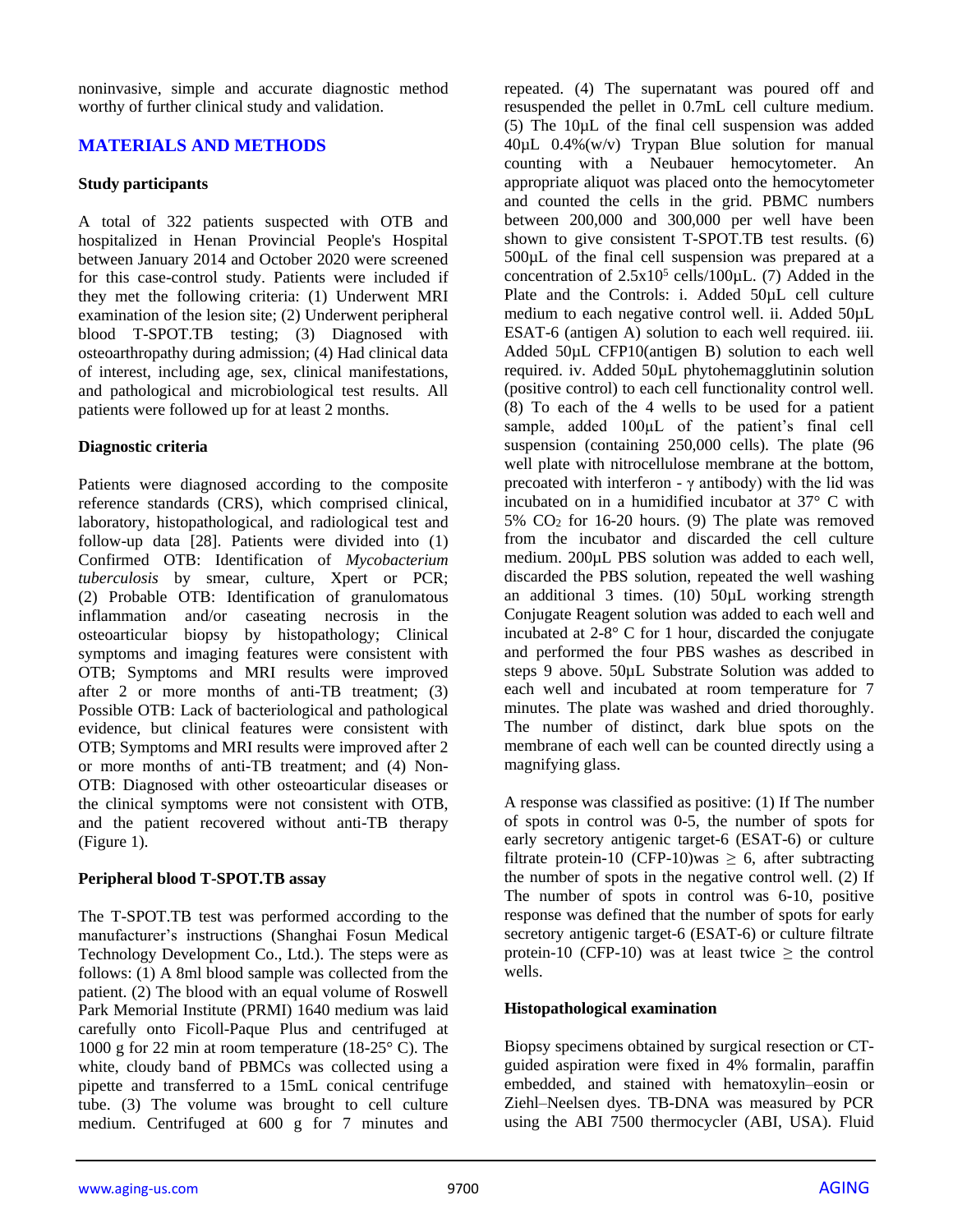specimens were stained with the Ziehl-Nielson dyes for the detection of acid fast bacilli (AFB).

## **Serial and parallel tests of T-SPOT.TB and MRI**

The T-SPOT.TB test and MRI results were independently entered into the computer by an imaging technician and a test technician who were blinded to patients' diagnosis. All bone biopsy specimens were judged by two pathologists independently, and any disagreement in final diagnosis was resolved by a senior physician. The pathologists were blinded to the T-SPOT. TB and MRI results.

The T-SPOT.TB and MRI combination test was performed as a serial test and a parallel test.

#### **Sample size calculation**

Sample size was calculated according to the formula  $n =$  $[Ua^2P(1-P)]/\delta^2$  [29], where Ua is 1.96 for a 95% confidence level. When used to calculate patients group, P represents sensitivity, and P represents specificity when used to calculate the control group.  $\delta$  is the allowable error, which is usually set between 0.05 and 0.1. Based on a  $\delta$  of 0.1, previous studies showed that the sensitivity and specificity of T-SPOT.TB in the diagnosis of OTB are 86.7 and 61.9%, respectively [30], the calculated sample size for this study was 134 patients, including 44 OTB patients and 90 controls. A final total of 322 patients were included in our study, including 92 OTB patients and 137 controls.

#### **Statistical analysis**

Categorical variables were expressed as number (percentage) and compared using the chi-square test (gender, hypoproteinemia, previous TB infection history). Continuous variables were expressed as mean  $\pm$ standard deviation or median and compared using the independent sample t test or the Mann-Whitney U test (age, SFCs). Diagnostic value (T-SPOT.TB, MRI, serial test and parallel test) was assessed by sensitivity, specificity, LR+, LR-, positive predictive value (PPV), negative predictive value (NPV), and accuracy. A P value<0.05 was considered statistically significant. Statistical analysis was performed using the SPSS software version 23.0 (SPSS Inc., Chicago, IL, USA).

## **Abbreviations**

T-SPOT.TB: T-cell spot of tuberculosis; MRI: magnetic resonance imaging; OTB: osteoarticular tuberculosis; CRS: composite reference standards; IGRAs: interferon-γ release assays; Mtb: Mycobacterium tuberculosis; PBMCs: peripheral blood mononuclear cells; ESAT-6:

early secretory antigentic target 6; CFP-10: culture filtrate protein 10; SFCs: spot-forming cells; AFB: acid fast bacilli; LR+: positive likelihood ratio; LR-: negative likelihood ratio; PPV: positive predictive value; NPV: negative predictive value; ROC: receiver operating characteristic curve.

## **AUTHOR CONTRIBUTIONS**

ZY contributed conception and design of the study. JW, QS, and XL collected the data and contributed to the literature searches. JW and XL analyzed the data. XL, ZY, and JW wrote the initial manuscript. All authors contributed to the final version of the manuscript.

## **CONFLICTS OF INTEREST**

The authors declare no conflicts of interest.

## **FUNDING**

This research received no specific grant from any funding agency in the public, commercial or not-forprofit sectors.

## **REFERENCES**

- 1. World Health Organization. Global Tuberculosis Report 2018. New York: WHO; 2018. [https://www.who.int/tb/](https://www.who.int/tb/publications/global_report/gtbr2018_main_text_28Feb2019.pdf) [publications/global\\_report/gtbr2018\\_main\\_text\\_28Fe](https://www.who.int/tb/publications/global_report/gtbr2018_main_text_28Feb2019.pdf) [b2019.pdf](https://www.who.int/tb/publications/global_report/gtbr2018_main_text_28Feb2019.pdf)
- 2. Kulchavenya E. Extrapulmonary tuberculosis: are statistical reports accurate? Ther Adv Infect Dis. 2014; 2:61–70. <https://doi.org/10.1177/2049936114528173> PMI[D:25165556](https://pubmed.ncbi.nlm.nih.gov/25165556)
- 3. Farris AB, Branda JA. QuantiFERON-TB gold assay for tuberculosis infection. Clin Microbiol NewsLetter. 2007; 29:129–36. <https://doi.org/10.1016/j.clinmicnews.2007.08.001>
- 4. Gao L, Lu W, Bai L, Wang X, Xu J, Catanzaro A, Cárdenas V, Li X, Yang Y, Du J, Sui H, Xia Y, Li M, et al, and LATENTTB-NSTM study team. Latent tuberculosis infection in rural China: baseline results of a population-based, multicentre, prospective cohort study. Lancet Infect Dis. 2015; 15:310–19. [https://doi.org/10.1016/S1473-3099\(14\)71085-0](https://doi.org/10.1016/S1473-3099(14)71085-0)
- 5. Aiken AM, Hill PC, Fox A, McAdam KP, Jackson-Sillah D, Lugos MD, Donkor SA, Adegbola RA, Brookes RH. Reversion of the ELISPOT test after treatment in Gambian tuberculosis cases. BMC Infect Dis. 2006; 6:66.

<https://doi.org/10.1186/1471-2334-6-66> PMI[D:16573826](https://pubmed.ncbi.nlm.nih.gov/16573826)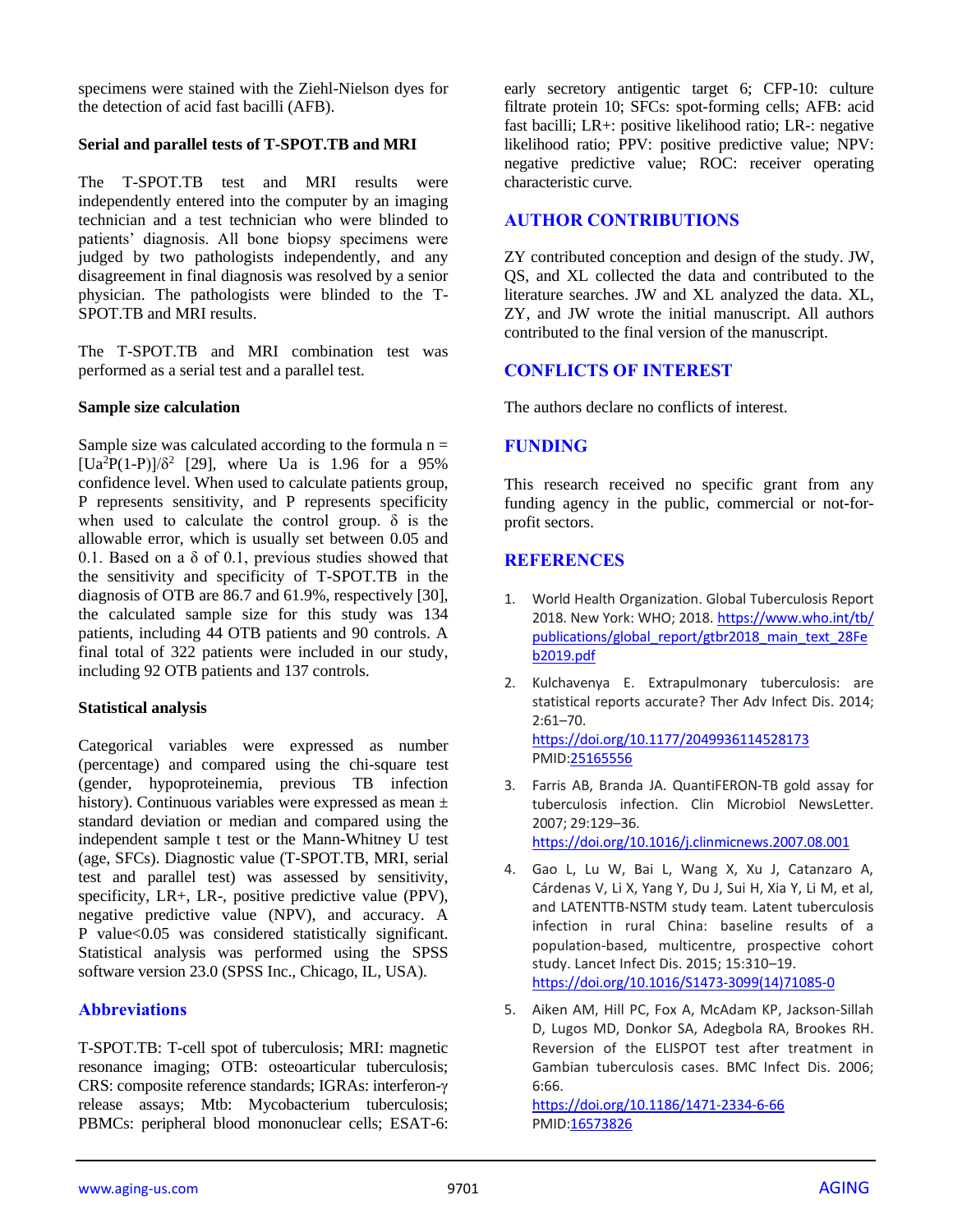6. Sharma A, Chhabra HS, Mahajan R, Chabra T, Batra S. Magnetic resonance imaging and GeneXpert: a rapid and accurate diagnostic tool for the management of tuberculosis of the spine. Asian Spine J. 2016; 10:850–56. <https://doi.org/10.4184/asj.2016.10.5.850>

PMID[:27790312](https://pubmed.ncbi.nlm.nih.gov/27790312)

- 7. Polley P, Dunn R. Noncontiguous spinal tuberculosis: incidence and management. Eur Spine J. 2009; 18:1096–101. <https://doi.org/10.1007/s00586-009-0966-0> PMID[:19357878](https://pubmed.ncbi.nlm.nih.gov/19357878)
- 8. Jia H, Pan L, Qin S, Liu F, Du F, Lan T, Zhang X, Wei R, Du B, Liu Z, Huang H, Zhang Z. Evaluation of interferon-γ release assay in the diagnosis of osteoarticular tuberculosis. Diagn Microbiol Infect Dis. 2013; 76:309–13. <https://doi.org/10.1016/j.diagmicrobio.2013.03.030> PMID[:23647965](https://pubmed.ncbi.nlm.nih.gov/23647965)
- 9. Gao Z, Wang M, Zhu W, Zheng G, Meng Y. Tuberculosis of ultralong segmental thoracic and lumbar vertebrae treated by posterior fixation and cleaning of the infection center through a cross-window. Spine J. 2015; 15:71–78. <https://doi.org/10.1016/j.spinee.2014.06.025> PMID[:25011095](https://pubmed.ncbi.nlm.nih.gov/25011095)
- 10. Moon MS, Kim SS, Moon HL, Kim DH. Mycobacterium tuberculosis in spinal tuberculosis. Asian Spine J. 2017; 11:138–49. <https://doi.org/10.4184/asj.2017.11.1.138> PMID[:28243382](https://pubmed.ncbi.nlm.nih.gov/28243382)
- 11. Malaviya AN, Kotwal PP. Arthritis associated with tuberculosis. Best Pract Res Clin Rheumatol. 2003; 17:319–43. [https://doi.org/10.1016/s1521-6942\(02\)00126-2](https://doi.org/10.1016/s1521-6942(02)00126-2) PMID[:12787528](https://pubmed.ncbi.nlm.nih.gov/12787528)
- 12. Rizvi N, Singh A, Yadav M, Hussain SR, Siddiqui S, Kumar V, Ali S, Agarwal A. Role of alpha-crystallin, early-secreted antigenic target 6-kDa protein and culture filtrate protein 10 as novel diagnostic markers in osteoarticular tuberculosis. J Orthop Translat. 2016; 6:18–26.

<https://doi.org/10.1016/j.jot.2016.01.001> PMID[:30035079](https://pubmed.ncbi.nlm.nih.gov/30035079)

- 13. Wu X, Ma Y, Li D, Yang Y, Liang Y, Xue H, Zhang J. Diagnostic value of ELISPOT technique for osteoarticular tuberculosis. Clin Lab. 2014; 60:1865–70. <https://doi.org/10.7754/clin.lab.2014.140110> PMID[:25648028](https://pubmed.ncbi.nlm.nih.gov/25648028)
- 14. Dai Y, Feng Y, Xu R, Xu W, Lu W, Wang J. Evaluation of interferon-gamma release assays for the diagnosis of

tuberculosis: an updated meta-analysis. Eur J Clin Microbiol Infect Dis. 2012; 31:3127–37. <https://doi.org/10.1007/s10096-012-1674-y> PMI[D:22833244](https://pubmed.ncbi.nlm.nih.gov/22833244)

- 15. Cho OH, Park KH, Kim SM, Park SJ, Moon SM, Chong YP, Sung H, Kim MN, Jeong JY, Lee SO, Choi SH, Woo JH, Kim YS, Kim SH. Diagnostic performance of T-SPOT.TB for extrapulmonary tuberculosis according to the site of infection. J Infect. 2011; 63:362–69. <https://doi.org/10.1016/j.jinf.2011.06.010> PMI[D:21781986](https://pubmed.ncbi.nlm.nih.gov/21781986)
- 16. Song KH, Jeon JH, Park WB, Kim SH, Park KU, Kim NJ, Oh MD, Kim HB, Choe KW. Usefulness of the wholeblood interferon-gamma release assay for diagnosis of extrapulmonary tuberculosis. Diagn Microbiol Infect Dis. 2009; 63:182–87. <https://doi.org/10.1016/j.diagmicrobio.2008.10.013> PMI[D:19070449](https://pubmed.ncbi.nlm.nih.gov/19070449)
- 17. Liao CH, Chou CH, Lai CC, Huang YT, Tan CK, Hsu HL, Hsueh PR. Diagnostic performance of an enzymelinked immunospot assay for interferon-gamma in extrapulmonary tuberculosis varies between different sites of disease. J Infect. 2009; 59:402–08. <https://doi.org/10.1016/j.jinf.2009.10.001> PMI[D:19819258](https://pubmed.ncbi.nlm.nih.gov/19819258)
- 18. Yuan K, Zhong ZM, Zhang Q, Xu SC, Chen JT. Evaluation of an enzyme-linked immunospot assay for the immunodiagnosis of atypical spinal tuberculosis (atypical clinical presentation/atypical radiographic presentation) in China. Braz J Infect Dis. 2013; 17:529–37. <https://doi.org/10.1016/j.bjid.2013.01.013>

PMI[D:23827054](https://pubmed.ncbi.nlm.nih.gov/23827054)

- 19. Yuan K, Liang D, Wu XQ, Yao ZS, Jin DX, Yang ZD, Zhang SC, Ding JY, Jiang XB, Chen JT. Diagnostic value of enzyme-linked immunospot assay using CFP10/ESAT6 fusion protein as antigen in spinal tuberculosis. Zhongguo Yi Xue Ke Xue Yuan Xue Bao. 2015; 37:44–49. <https://doi.org/10.3881/j.issn.1000-503X.2015.01.008> PMI[D:25676269](https://pubmed.ncbi.nlm.nih.gov/25676269)
- 20. Hua YZ, Cheng SY, Jiang GH, Zhao MW. [Clinical value of T-cell interferon releases detection of tuberculosis infection assay in quick diagnosis of spinal tuberculosis]. Zhonghua Yi Xue Za Zhi. 2016; 96:2179–81. [https://doi.org/10.3760/cma.j.issn.0376-](https://doi.org/10.3760/cma.j.issn.0376-2491.2016.27.015) [2491.2016.27.015](https://doi.org/10.3760/cma.j.issn.0376-2491.2016.27.015) PMI[D:27464546](https://pubmed.ncbi.nlm.nih.gov/27464546)
- 21. Tang Y, Yin L, Tang S, Zhang H, Lan J. Application of molecular, microbiological, and immunological tests for the diagnosis of bone and joint tuberculosis. J Clin Lab Anal. 2018; 32:e22260. <https://doi.org/10.1002/jcla.22260> PMID[:28543876](https://pubmed.ncbi.nlm.nih.gov/28543876)